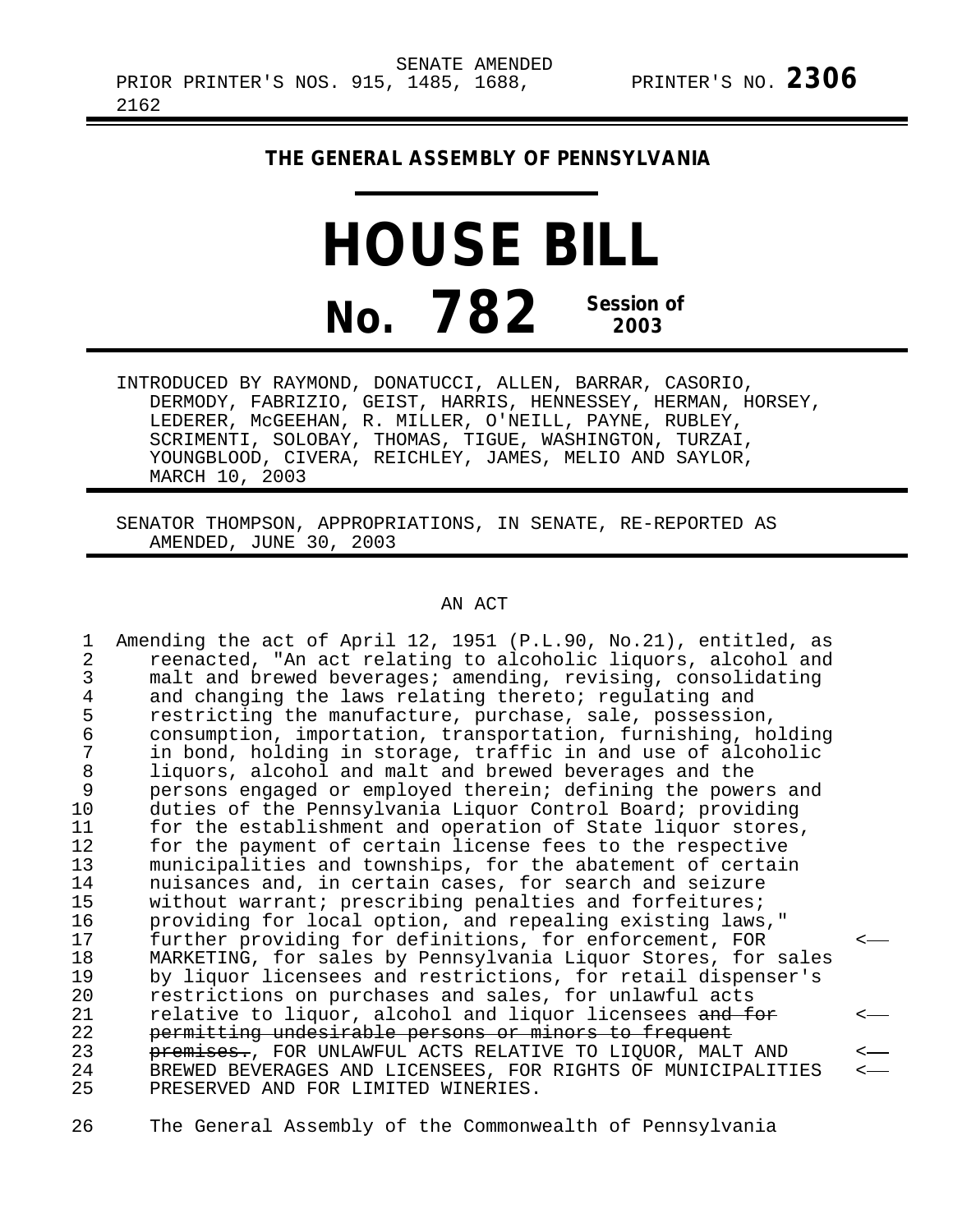1 hereby enacts as follows:

2 Section 1. The definition of "eligible entity" in section < 3 102 of the act of April 12, 1951 (P.L.90, No.21), known as the 4 Liquor Code, reenacted and amended June 29, 1987 (P.L.32, 5 No.14), definition added December 9, 2002 (P.L.1653, No.212), is 6 amended and the section is amended by adding definitions to 7 <del>read:</del>

8 SECTION 1. THE DEFINITIONS OF "ELIGIBLE ENTITY" AND "PUBLIC < 9 VENUE" IN SECTION 102 OF THE ACT OF APRIL 12, 1951 (P.L.90, 10 NO.21), KNOWN AS THE LIQUOR CODE, REENACTED AND AMENDED JUNE 29, 11 1987 (P.L.32, NO.14) AND AMENDED OR ADDED FEBRUARY 21, 2002 12 (P.L.103, NO.10) AND DECEMBER 9, 2002 (P.L.1653, NO.212), ARE 13 AMENDED TO READ:

14 Section 102. Definitions.--The following words or phrases, 15 unless the context clearly indicates otherwise, shall have the 16 meanings ascribed to them in this section:

17 \* \* \*

18 "Eligible entity" shall mean a city of the third class, a 19 hospital, a church, a synagogue, a volunteer fire company, a 20 volunteer ambulance company, a volunteer rescue squad, a unit of 21 a nationally chartered club which has been issued a club liquor 22 license, a club in a city of the third class which has been 23 issued a club liquor license and which, as of December 31, 2002, 24 has been in existence for at least 100 years, a library, a 25 nationally accredited Pennsylvania nonprofit zoological 26 institution licensed by the United States Department of 27 Agriculture, a nonprofit agricultural association in existence 28 for at least ten years, a bona fide sportsmen's club in 29 existence for at least ten years, a nationally chartered 30 veterans' organization and any affiliated lodge or subdivision 20030H0782B2306 - 2 -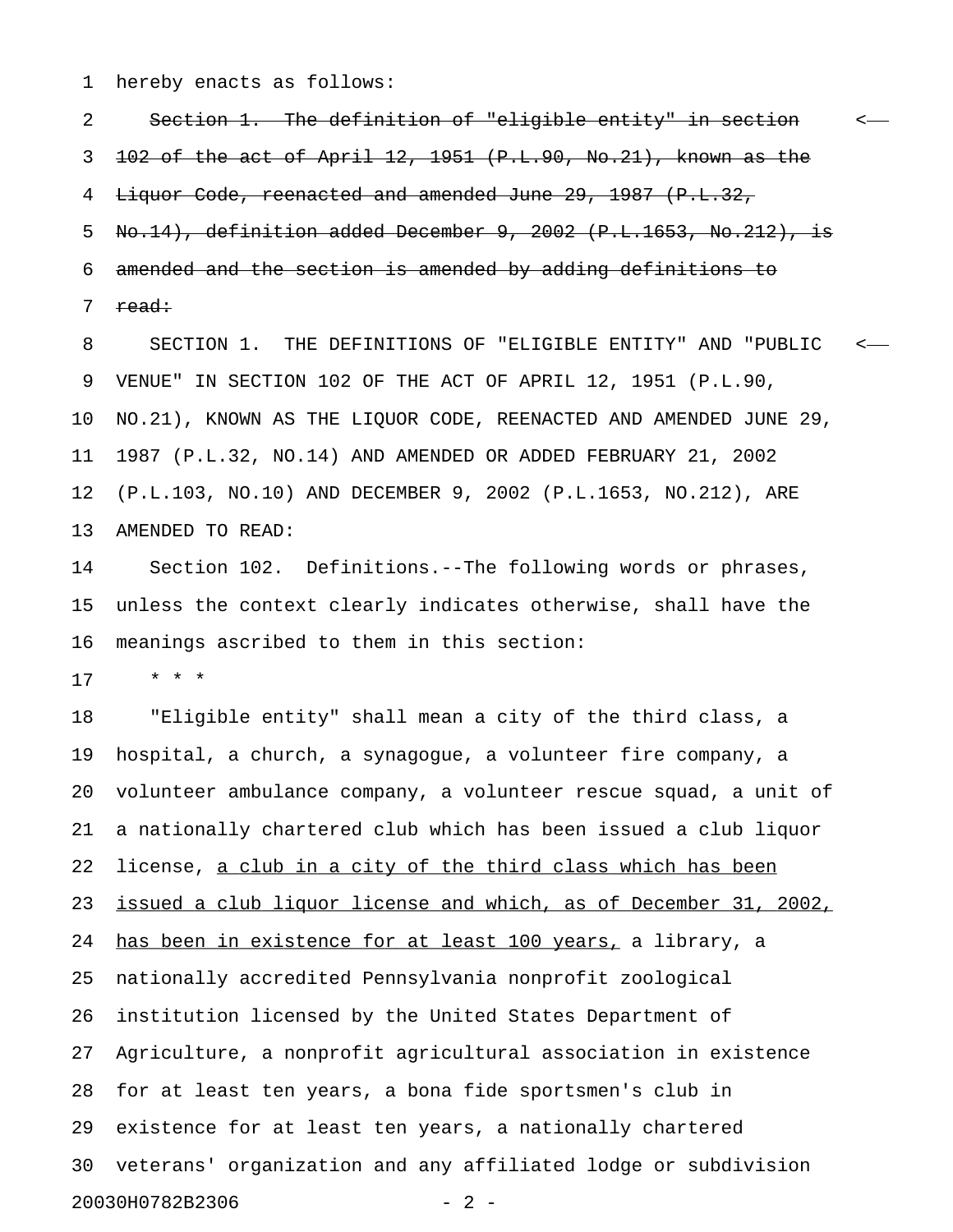1 of such organization, a fraternal benefit society that is 2 licensed to do business in this Commonwealth and any affiliated 3 lodge or subdivision of such fraternal benefit society, a museum 4 operated by a nonprofit corporation in a city of the third class 5 or township of the first class, a nonprofit corporation engaged 6 in the performing arts in a city of the third class or in an 7 incorporated town, an arts council, a nonprofit corporation that 8 operates an arts facility or museum in a city of the third class 9 in the county of the fourth class, a nonprofit organization as 10 defined under section 501(c)(3) of the Internal Revenue Code of 11 1986 (Public Law 99-514, 26 U.S.C. § 501(c)(3)) whose purpose is 12 to protect the architectural heritage of boroughs and which has 13 been recognized as such by a municipal resolution, or a 14 nonprofit organization as defined under section 501(c)(3) of the 15 Internal Revenue Code of 1986 (Public Law 99-514, 26 U.S.C. §  $16$   $501(c)(3)$  conducting a regatta in a city of the second class 17 with the permit to be used on State park grounds or conducting a 18 family-oriented celebration as part of Welcome America in a city 19 of the first class on property leased from that city for more 20 than fifty years.

21 \* \* \*

## 22 The Proper supervision" shall mean a person twenty five years of  $\leq$ 23 age or older, who is directly responsible for the care and 24 conduct of a minor or minors while on the licensed premises, and 25 who keeps the minor or minors within his or her sight or

26 hearing. If the licensee, an employe of a licensee or anyone

27 else paid by the licensee is performing as proper supervisor

28 then that person may not perform any other employment related

29 duties; otherwise proper supervision shall consist of unpaid

30 volunteers.

20030H0782B2306 - 3 -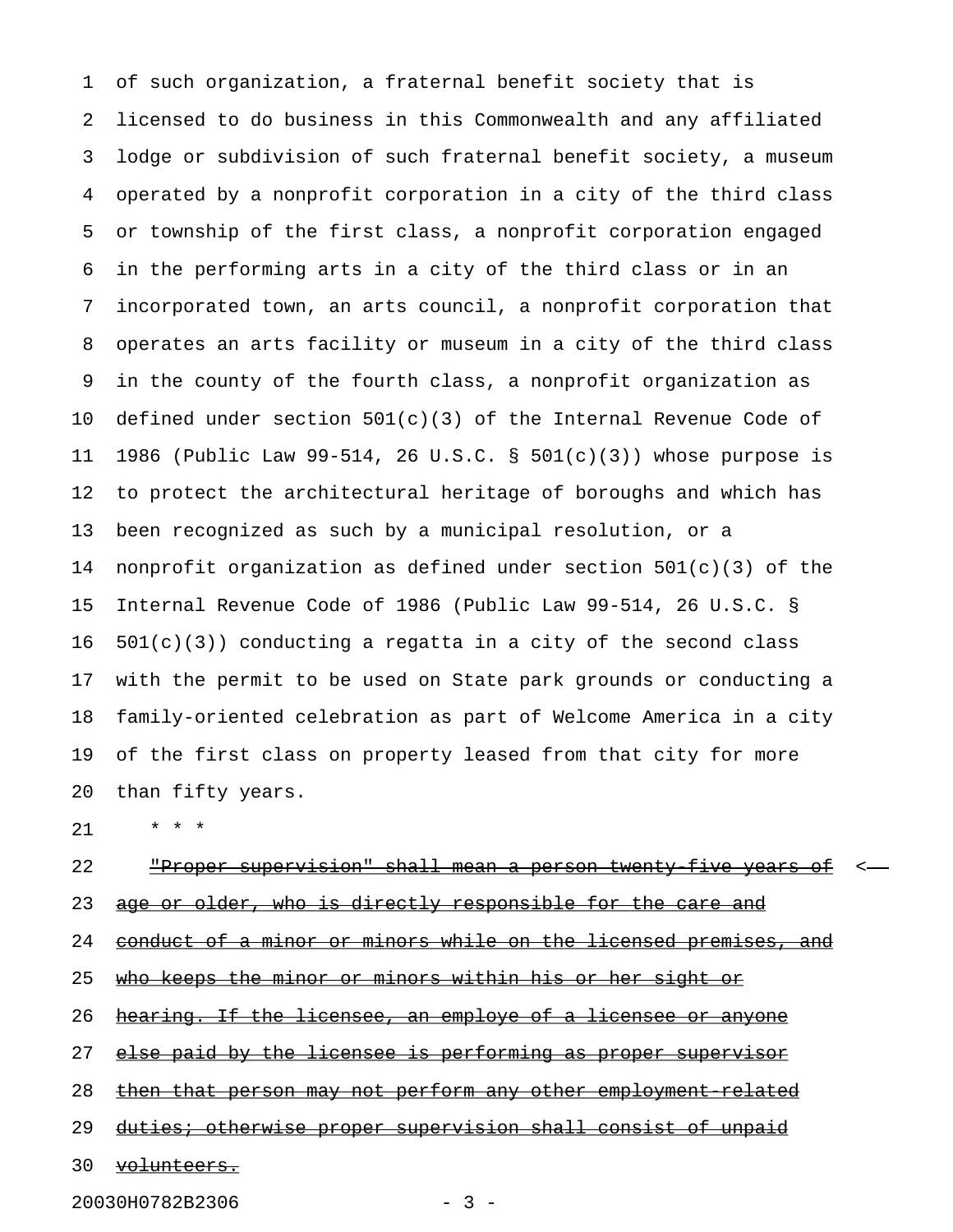1 **\* \* \*** 

2 <u>"Social gathering" shall mean events marketed to or catering</u> 3 to minors in whole or in part for which proper notice has been 4 provided to the Bureau of Enforcement and at which time no 5 alcohol is served and all alcohol is removed or secured by lock 6 and key at the licensed premises. 7 "PUBLIC VENUE" SHALL MEAN A STADIUM, ARENA, CONVENTION <

8 CENTER, MUSEUM, AMPHITHEATER OR SIMILAR STRUCTURE. IF THE PUBLIC 9 VENUE IS A CRUISE TERMINAL OWNED OR LEASED BY A PORT AUTHORITY 10 CREATED UNDER THE ACT OF JUNE 12, 1931 (P.L.575, NO.200), 11 ENTITLED "AN ACT PROVIDING FOR JOINT ACTION BY PENNSYLVANIA AND 12 NEW JERSEY IN THE DEVELOPMENT OF THE PORTS ON THE LOWER DELAWARE 13 RIVER, AND THE IMPROVEMENT OF THE FACILITIES FOR TRANSPORTATION 14 ACROSS THE RIVER; AUTHORIZING THE GOVERNOR, FOR THESE PURPOSES, 15 TO ENTER INTO AN AGREEMENT WITH NEW JERSEY; CREATING THE 16 DELAWARE RIVER JOINT COMMISSION AND SPECIFYING THE POWERS AND 17 DUTIES THEREOF, INCLUDING THE POWER TO FINANCE PROJECTS BY THE 18 ISSUANCE OF REVENUE BONDS; TRANSFERRING TO THE NEW COMMISSION 19 ALL THE POWERS OF THE DELAWARE RIVER BRIDGE JOINT COMMISSION; 20 AND MAKING AN APPROPRIATION," IT SHALL HAVE NO PERMANENT SEATING 21 REQUIREMENT. IF THE PUBLIC VENUE IS AN OPEN-AIR AMPHITHEATER 22 OWNED BY A PORT AUTHORITY CREATED UNDER THE ACT OF DECEMBER 6, 23 1972 (P.L.1392, NO.298), KNOWN AS THE "THIRD CLASS CITY PORT 24 AUTHORITY ACT," IT SHALL HAVE NO PERMANENT SEATING REQUIREMENT. 25 IF THE PUBLIC VENUE IS OWNED BY A POLITICAL SUBDIVISION, A 26 MUNICIPAL AUTHORITY, THE COMMONWEALTH, AN AUTHORITY CREATED 27 UNDER THE ACT OF JULY 29, 1953 (P.L.1034, NO.270), KNOWN AS THE 28 "PUBLIC AUDITORIUM AUTHORITIES LAW," AN AUTHORITY CREATED UNDER 29 ARTICLE XXV-A OF THE ACT OF JULY 28, 1953 (P.L.723, NO.230), 30 KNOWN AS THE "SECOND CLASS COUNTY CODE," AN ART MUSEUM

20030H0782B2306 - 4 -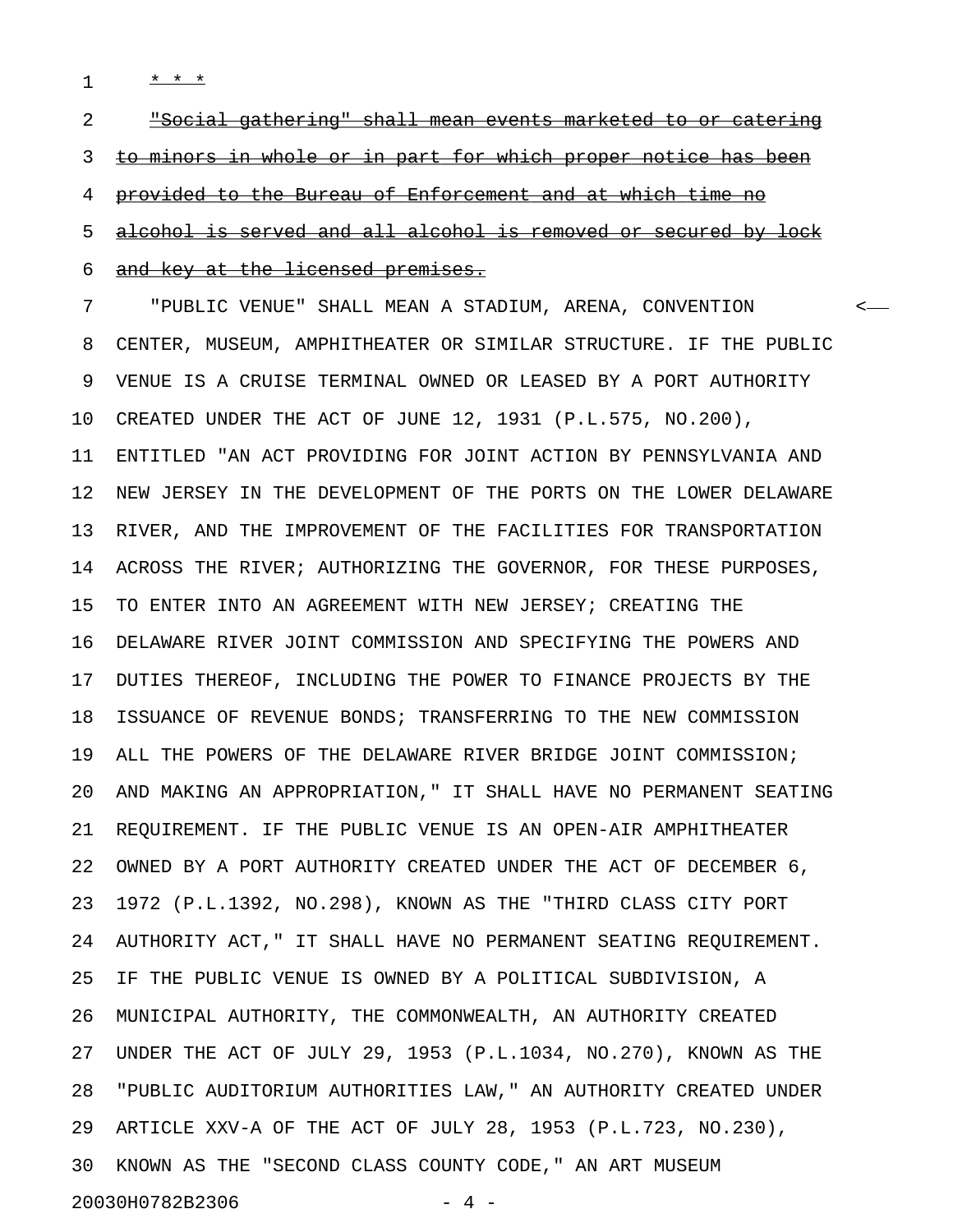1 ESTABLISHED UNDER THE AUTHORITY OF THE ACT OF APRIL 6, 1791 (3 2 SM.L.20, NO.1536), ENTITLED "AN ACT TO CONFER ON CERTAIN 3 ASSOCIATIONS OF THE CITIZENS OF THIS COMMONWEALTH THE POWERS AND 4 IMMUNITIES OF CORPORATIONS, OR BODIES POLITIC IN LAW," OR AN 5 AUTHORITY CREATED UNDER ARTICLE XXIII (N) OR (O) OF THE ACT OF 6 AUGUST 9, 1955 (P.L.323, NO.130), KNOWN AS "THE COUNTY CODE," IT 7 SHALL HAVE PERMANENT SEATING FOR AT LEAST ONE THOUSAND (1,000) 8 PEOPLE; OTHERWISE, IT SHALL HAVE PERMANENT SEATING FOR AT LEAST 9 THREE THOUSAND (3,000) PEOPLE. THE TERM SHALL ALSO MEAN ANY 10 REGIONAL HISTORY CENTER, MULTIPURPOSE CULTURAL AND SCIENCE 11 FACILITY OR MUSEUM, REGARDLESS OF OWNER AND SEATING CAPACITY, 12 THAT HAS A FLOOR AREA OF AT LEAST SIXTY THOUSAND (60,000) SQUARE 13 FEET IN ONE BUILDING. THE TERM SHALL ALSO MEAN A CONVENTION OR 14 CONFERENCE CENTER OWNED BY A CITY OF THE THIRD CLASS, REGARDLESS 15 OF SEATING CAPACITY, THAT HAS A FLOOR AREA OF AT LEAST FIFTEEN 16 THOUSAND (15,000) SQUARE FEET IN ONE BUILDING. 17 \* \* \* 18 Section 2. Section 211 of the act is amended by adding a section 2. 19 subsection to read: 20 Section 211. Enforcement. \* \* \* 21 (f) Each year, the Pennsylvania State Police shall include 22 with its application to the General Assembly for annual funding 23 for the enforcement bureau, the following:  $24$  (1) A complete audit of all expenditures of the enforcement 25 bureau for the period of one year prior to the request for  $26$   $~~Eunds~~$ .</del>  $27$  (2) A projected budget of expenses for the coming one year 28 <del>period.</del> 29  $(3)$  A review of the content of the enforcement bureau's 30 force of civilian officers, as it relates to its multiracial and 20030H0782B2306 - 5 -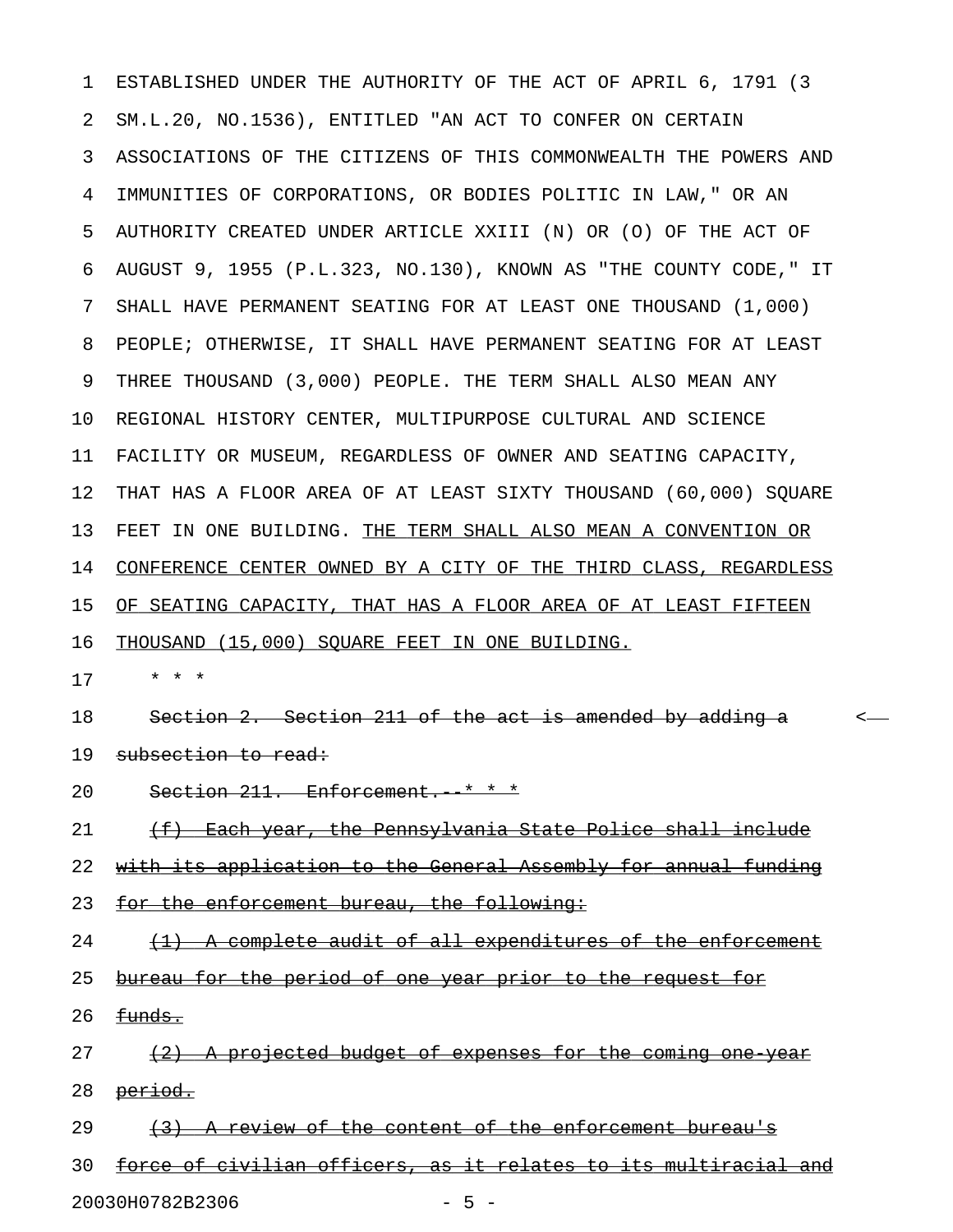1 bilingual characteristics.

| 2  | Section 3. Section 305(a) and (h) of the act, amended                 |
|----|-----------------------------------------------------------------------|
| 3  | February 21, 2002 (P.L.103, No.10) and December 9, 2002               |
| 4  | (P.L.1653, No.212), are amended to read:                              |
| 5  | Section 305. Sales by Pennsylvania Liquor Stores. (a)                 |
| 6  | {Every Pennsylvania Liquor Store shall keep in stock for sale         |
| 7  | such classes, varieties and brands of liquor and alcohol as the       |
| 8  | board shall prescribe. Every Pennsylvania Liquor Store shall be       |
| 9  | authorized to sell combination packages. If any person shall          |
| 10 | desire to purchase any class, variety or brand of liquor or           |
| 11 | alcohol which any such store does not have in stock, it shall be      |
| 12 | the duty of such store immediately to order the same upon the         |
| 13 | payment of a reasonable deposit by the purchaser in such              |
| 14 | proportion of the approximate cost of the order as shall be           |
| 15 | prescribed by the requlations of the board. No purchaser may be       |
| 16 | required to purchase more than two bottles or containers of the       |
| 17 | product, provided that such product is available through the          |
| 18 | State store system. The board shall in its discretion determine       |
| 19 | where and what classes, varieties and brands of liquor and            |
| 20 | alcohol it shall make available to the public and where such          |
| 21 | liquor and alcohol will be sold. If a person desires to purchase      |
| 22 | a class, variety or brand of liquor or alcohol not currently          |
| 23 | available from the board, he or she may place a special order         |
| 24 | <u>for such item so long as the order is for two or more bottles.</u> |
| 25 | The board may require a reasonable deposit from the purchaser as      |
| 26 | a condition for accepting the order. The customer shall be            |
| 27 | notified immediately upon the arrival of the goods.                   |
| 28 | In computing the retail price of such special orders for              |
| 29 | liquor or alcohol, the board shall not include the cost of            |
| 30 | freight or shipping before applying the mark up and taxes but         |
|    | 20030H0782B2306<br>$-6-$                                              |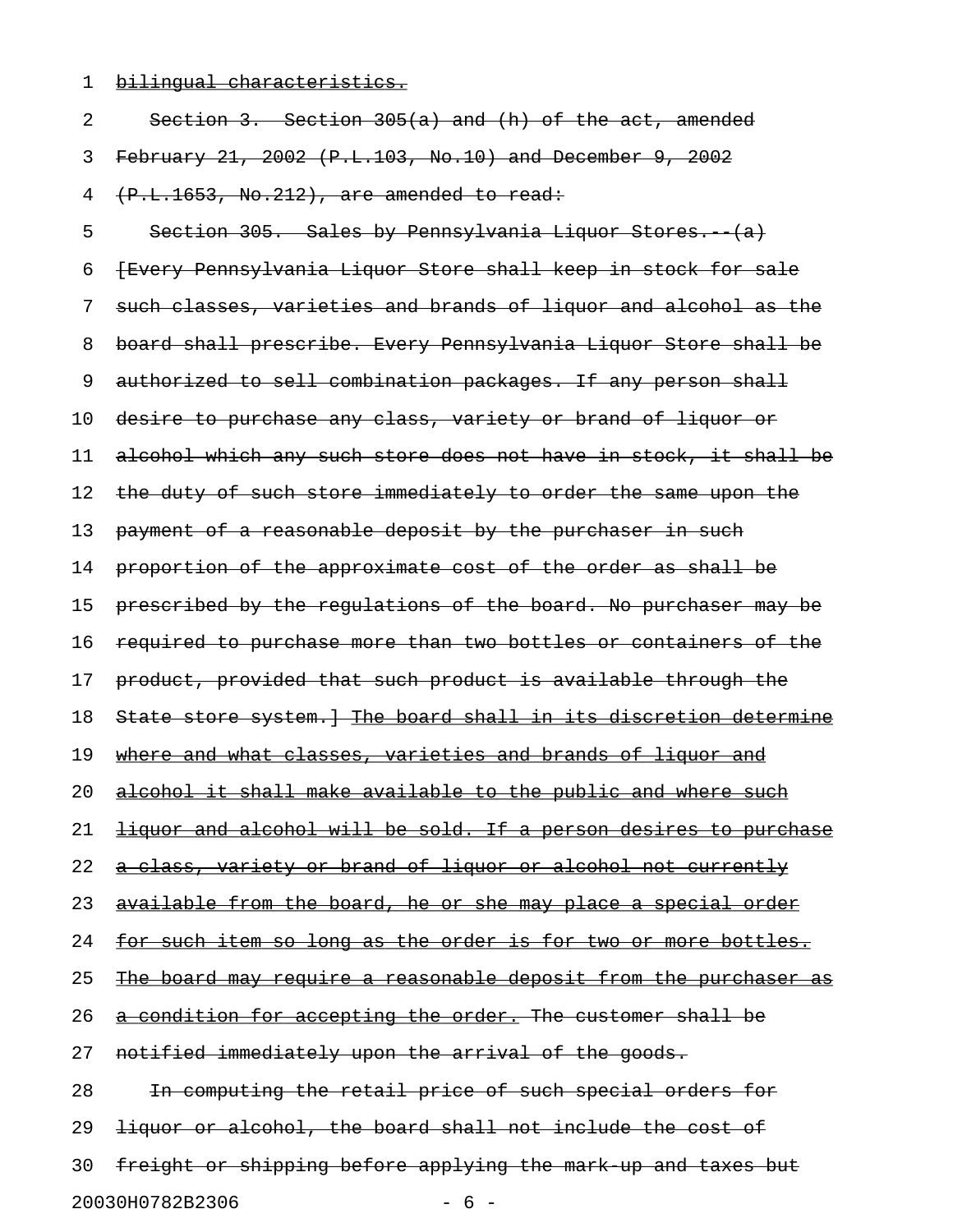1 shall add the freight or shipping charges to the price after the 2 mark-up and taxes have been applied. 3 Unless the customer pays for and accepts delivery of any such 4 special order within ten days after notice of arrival, the store 5 may place it in stock for general sale and the customer's 6 deposit shall be forfeited.  $7 \times x + x$ 8 (h) Every Pennsylvania Liquor Store shall sell gift 9 certificates which may be redeemed for liquor. In addition, the 10 board may sell corkscrews, wine accessories, trade publications 11 and wine sleeves at Pennsylvania Liquor Stores. 12 SECTION 2. SECTIONS 211 AND 215 OF THE ACT ARE AMENDED BY < 13 ADDING SUBSECTIONS TO READ: 14 SECTION 211. ENFORCEMENT.--\* \* \* 15 (F) IN ADDITION TO THE INFORMATION PROVIDED TO THE GENERAL 16 ASSEMBLY UNDER SECTION 613 OF THE ACT OF APRIL 9, 1929 (P.L.177, 17 NO.175), KNOWN AS "THE ADMINISTRATIVE CODE OF 1929," THE 18 PENNSYLVANIA STATE POLICE SHALL PROVIDE TO THE CHAIRMAN AND 19 MINORITY CHAIRMAN OF THE APPROPRIATIONS COMMITTEE OF THE SENATE 20 AND THE CHAIRMAN AND MINORITY CHAIRMAN OF THE APPROPRIATIONS 21 COMMITTEE OF THE HOUSE OF REPRESENTATIVES ANY OTHER INFORMATION 22 AS REQUESTED. THE PENNSYLVANIA STATE POLICE SHALL ALSO PROVIDE: 23 (1) A COPY OF THE MOST RECENTLY COMPLETED AUDIT OF 24 EXPENDITURES OF THE ENFORCEMENT BUREAU; AND 25 (2) A REPORT DETAILING THE DEMOGRAPHIC CHARACTERISTICS OF 26 THE BUREAU'S COMPLEMENT OF CIVILIAN OFFICERS. SUCH REPORT SHALL 27 INCLUDE INFORMATION RELATING TO WORKPLACE DIVERSITY AS CONTAINED 28 IN SECTION TWO OF THE GOVERNOR'S ANNUAL WORKFORCE REPORT 29 RELATING TO EQUAL EMPLOYMENT. 30 SECTION 215. WINE MARKETING.--\* \* \*

20030H0782B2306 - 7 -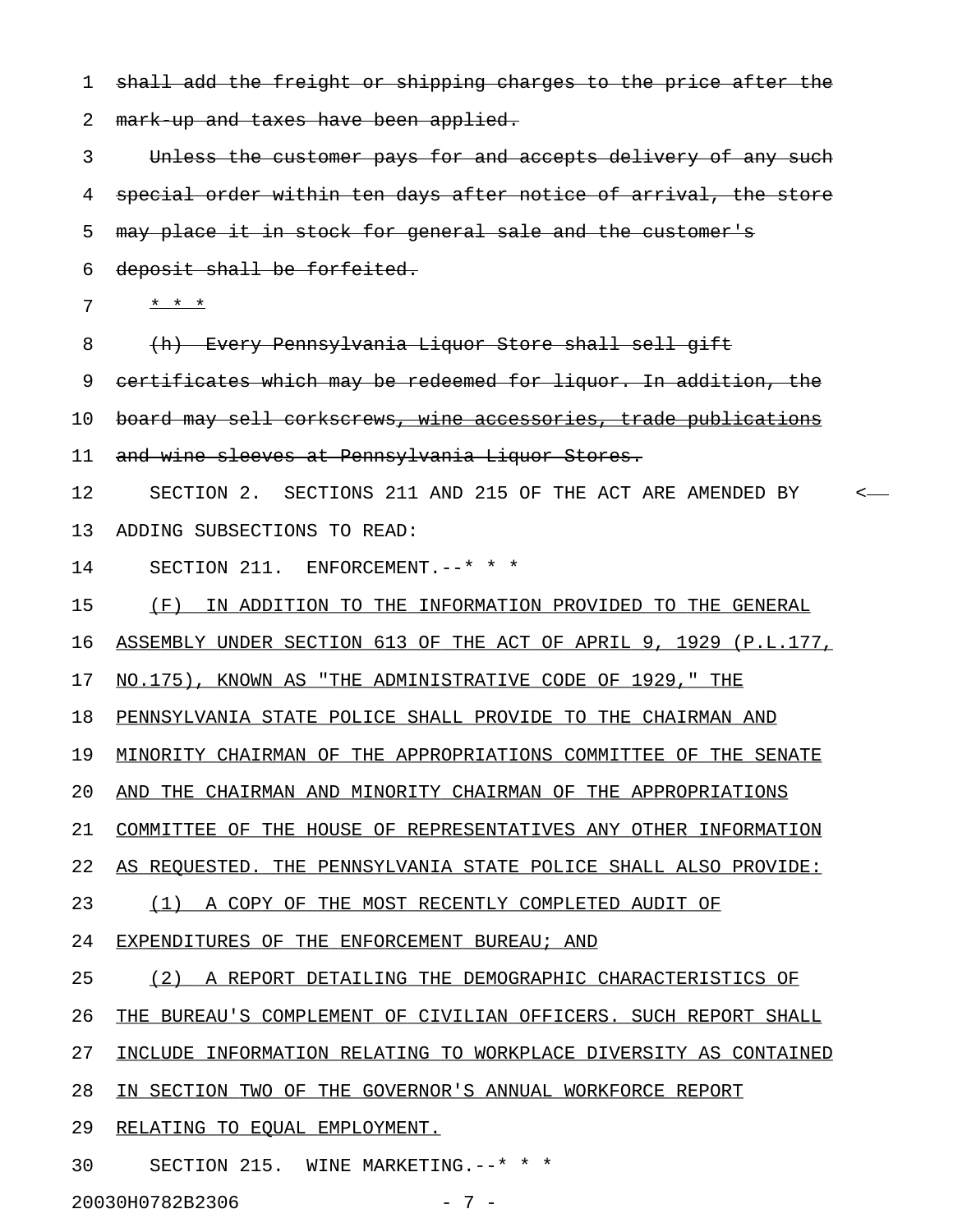1 (E) THE BOARD IS AUTHORIZED TO PARTICIPATE IN OR SPONSOR 2 WINE EVENTS FOR THE PURPOSE OF EDUCATING CONSUMERS AS TO THE 3 WINES AVAILABLE IN THIS COMMONWEALTH. THE WINE TO BE USED FOR 4 THE EVENT MAY BE ACOUIRED THROUGH THE STATE STORE SYSTEM OR MAY 5 BE DONATED FROM OUTSIDE THIS COMMONWEALTH. PARTICIPATION IN THE 6 TASTINGS MAY BE CONDITIONED ON THE PURCHASE OF A TICKET TO THE 7 EVENT. THE EVENT MAY INCLUDE EVENTS OCCURRING ON <del>THE PREMISES</del> < 8 ALREADY PREMISES LICENSED BY THE BOARD, AND THE BOARD MAY SELL <-9 WINE FOR OFF-PREMISES CONSUMPTION IN AN AREA DESIGNATED BY THE 10 BOARD FOR SUCH SALE.

11 SECTION 3. SECTION 305(D) AND (H) OF THE ACT, AMENDED 12 DECEMBER 9, 2002 (P.L.1653, NO.212) AND MAY 8, 2003 (P.L.1, 13 NO.1), ARE AMENDED TO READ:

14 SECTION 305. SALES BY PENNSYLVANIA LIQUOR STORES.--\* \* \* 15 (D) NO LIQUOR OR ALCOHOL PACKAGE SHALL BE OPENED ON THE 16 PREMISES OF A PENNSYLVANIA LIQUOR STORE. NO MANAGER OR OTHER 17 EMPLOYE OF THE BOARD EMPLOYED IN A PENNSYLVANIA LIQUOR STORE 18 SHALL ALLOW ANY LIQUOR OR ALCOHOL TO BE CONSUMED ON THE STORE 19 PREMISES, NOR SHALL ANY PERSON CONSUME ANY LIQUOR OR ALCOHOL ON 20 SUCH PREMISES, EXCEPT LIQUOR AND ALCOHOL WHICH IS PART OF A 21 TASTING CONDUCTED PURSUANT TO THE BOARD'S REGULATIONS. SUCH 22 TASTINGS MAY ALSO BE CONDUCTED IN ANY BUILDING USED BY THE 23 BOARD.

24 \* \* \*

25 (H) EVERY PENNSYLVANIA LIQUOR STORE SHALL SELL GIFT 26 CERTIFICATES WHICH MAY BE REDEEMED FOR LIQUOR. IN ADDITION, THE 27 BOARD MAY SELL CORKSCREWS, WINE AND LIQUOR ACCESSORIES, TRADE 28 PUBLICATIONS AND WINE SLEEVES AT PENNSYLVANIA LIQUOR STORES. 29 Section 4. Section 406(a)(1) of the act, amended December 9, 30 2002 (P.L.1653, No.212), is amended to read: 20030H0782B2306 - 8 -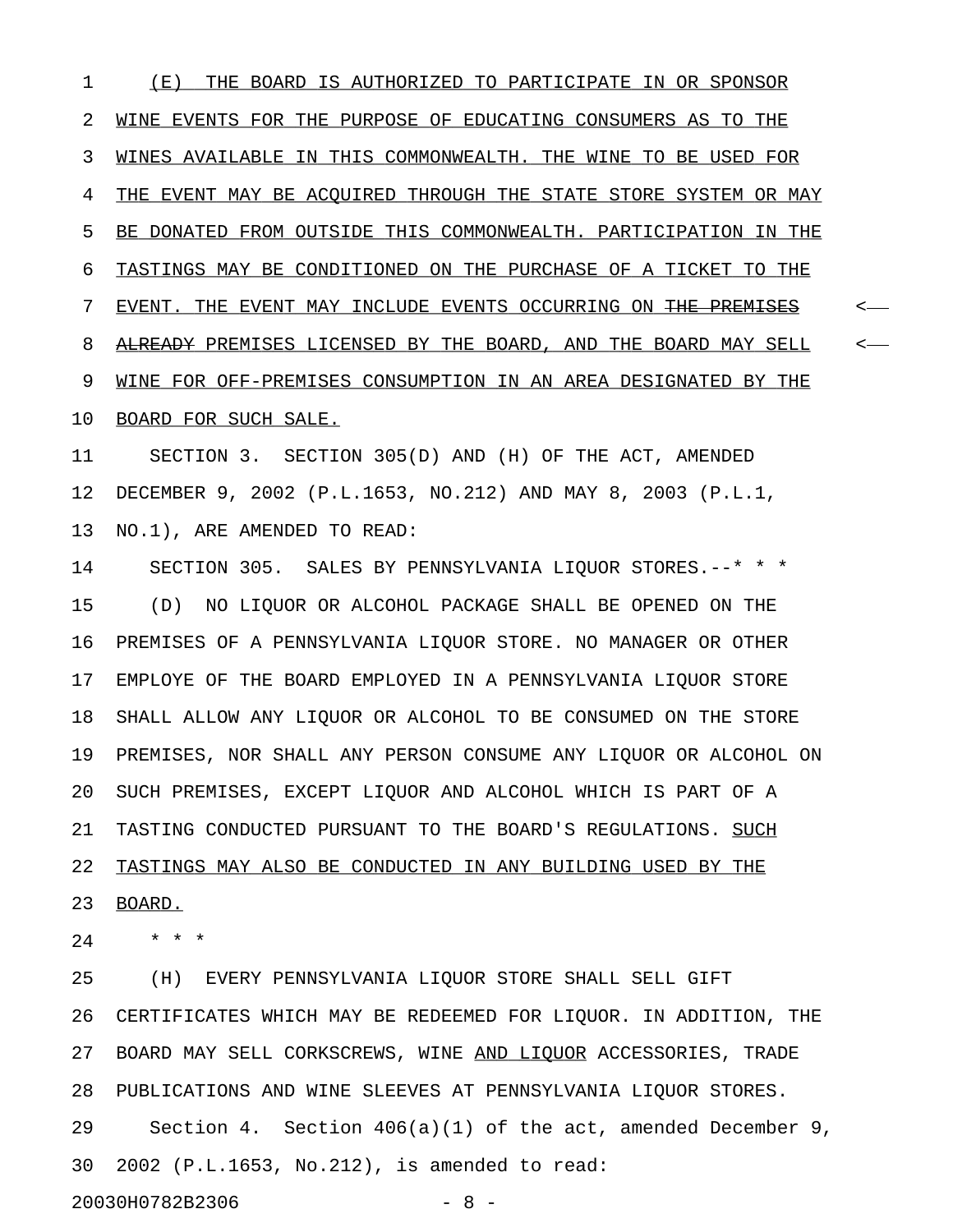1 Section 406. Sales by Liquor Licensees; Restrictions.--(a) 2 (1) Every hotel, restaurant or club liquor licensee may sell 3 liquor and malt or brewed beverages by the glass, open bottle or 4 other container, and in any mixture, for consumption only in 5 that part of the hotel or restaurant habitually used for the 6 serving of food to guests or patrons, or in a bowling alley that 7 is immediately adjacent to and under the same roof as a 8 restaurant [when no minors are present, unless minors who are 9 present are under proper supervision as defined in section 493, 10 in the bowling alley], and in the case of hotels, to guests, and 11 in the case of clubs, to members, in their private rooms in the 12 hotel or club. No club licensee nor its officers, servants, 13 agents or employes, other than one holding a catering license, 14 shall sell any liquor or malt or brewed beverages to any person 15 except a member of the club. The holder of a restaurant license 16 located in a hotel may sell liquor or malt or brewed beverages 17 for consumption in that part of the restaurant habitually used 18 for the serving of meals to patrons and also to guests in 19 private guest rooms in the hotel. For the purpose of this 20 paragraph, any person who is an active member of another club 21 which is chartered by the same state or national organization 22 shall have the same rights and privileges as members of the 23 particular club. For the purpose of this paragraph, any person 24 who is an active member of any volunteer firefighting company, 25 association or group of this Commonwealth, whether incorporated 26 or unincorporated, shall upon the approval of any club composed 27 of volunteer firemen licensed under this act, have the same 28 social rights and privileges as members of such licensed club. 29 For the purposes of this paragraph, the term "active member" 30 shall not include a social member. Any club licensee which is 20030H0782B2306 - 9 -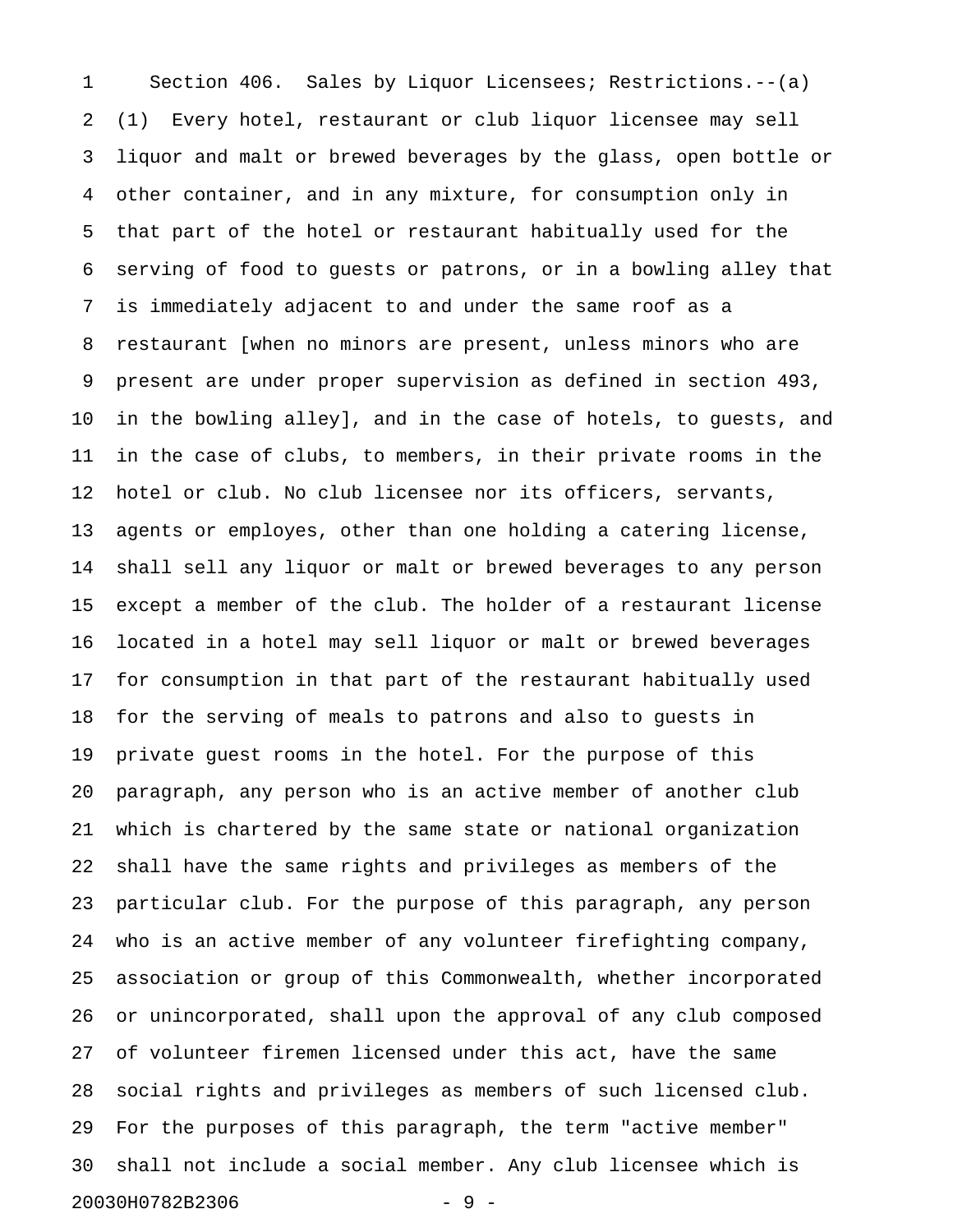1 either an incorporated unit of a national veterans' organization 2 or an affiliated organization as defined in section 461.1 shall 3 be permitted to sell liquor or malt or brewed beverages to any 4 active member of another unit which is chartered by the same 5 national veterans' organization or to any member of a nationally 6 chartered auxiliary associated with the same national veterans' 7 organization.

8 \* \* \*

9 Section 5. Section 440 of the act, amended May 31, 1996 10 (P.L.312, No.49), is amended to read:

11 Section 440. Sales by Manufacturers of Malt or Brewed 12 Beverages; Minimum Quantities.--No manufacturer shall sell any 13 malt or brewed beverages for consumption on the premises where 14 sold, nor sell or deliver any such malt or brewed beverages in 15 other than original containers approved as to capacity by the 16 board, nor in quantities of less than a case or original 17 containers containing [one hundred twenty-eight] sixty-four 18 ounces or more which may be sold separately; nor shall any 19 manufacturer maintain or operate within the Commonwealth any 20 place or places other than the place or places covered by his or 21 its license where malt or brewed beverages are sold or where 22 orders are taken.

23 Section 6. Sections 442(b) and 491(6) of the act are amended 24 to read:

25 Section 442. Retail Dispensers' Restrictions on Purchases 26 and Sales.--\* \* \*

27 (b) No retail dispenser shall sell any malt or brewed 28 beverages for consumption on the licensed premises except in a 29 room or rooms or place on the licensed premises at all times 30 accessible to the use and accommodation of the general public, 20030H0782B2306 - 10 -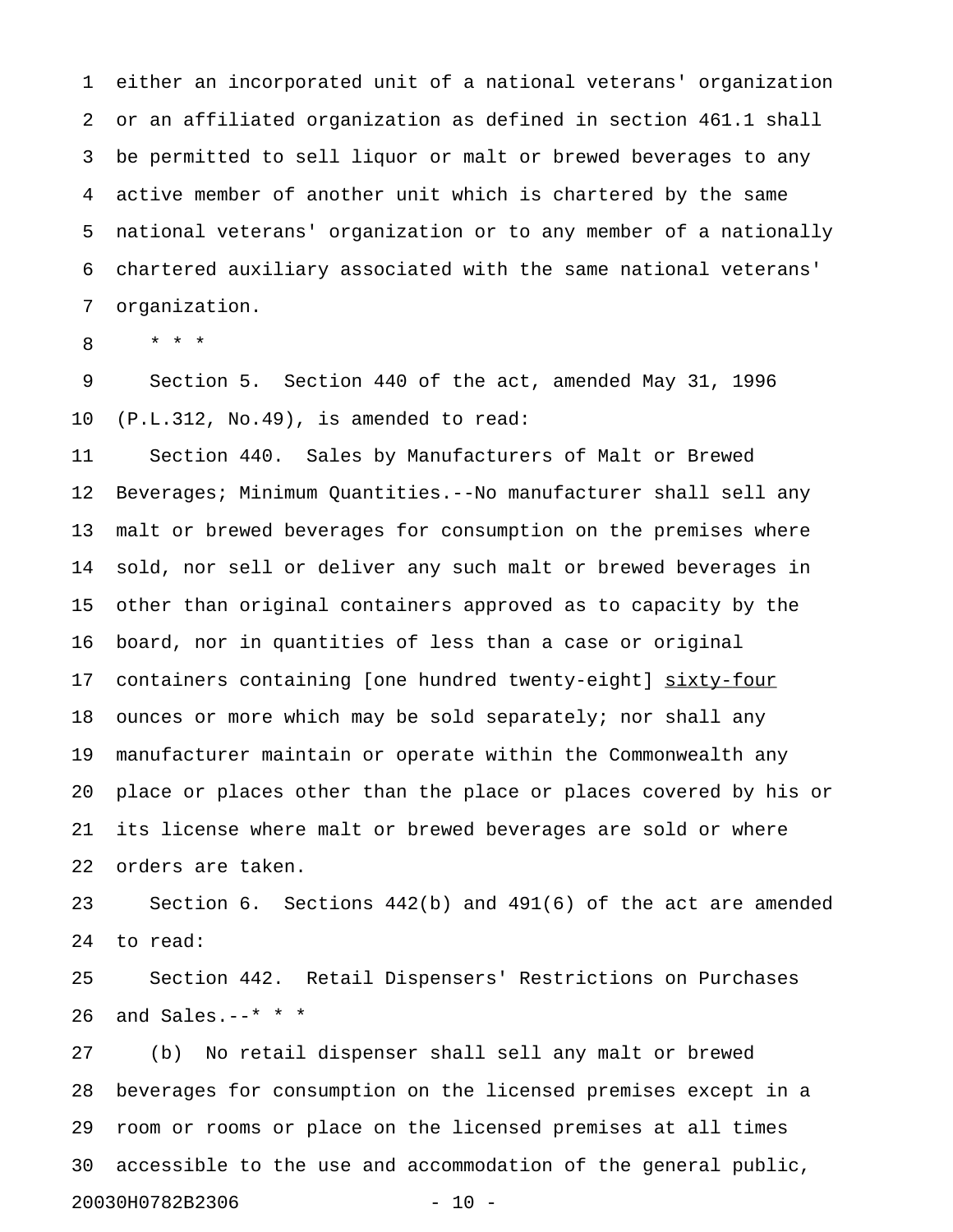1 but this section shall not be interpreted to prohibit a retail 2 dispenser from selling malt or brewed beverages in a hotel or 3 club house in any room of such hotel or club house occupied by a 4 bona fide registered guest or member entitled to purchase the 5 same or to prohibit a retail dispenser from selling malt or 6 brewed beverages in a bowling alley [when no minors are present, 7 unless minors who are present are under proper supervision as 8 defined in section 493,] where the licensed premises and bowling 9 alley are immediately adjacent and under the same roof.

10 \* \* \*

11 Section 491. Unlawful Acts Relative to Liquor, Alcohol and 12 Liquor Licensees.--

13 It shall be unlawful--

 $14$  \* \* \*

15 (6) Sales by Restaurant and Hotel Liquor Licensees. For any 16 restaurant or hotel licensee, his servants, agents or employes, 17 to sell any liquor or malt or brewed beverages for consumption 18 on the licensed premises except in a room or rooms or place on 19 the licensed premises at all times accessible to the use and 20 accommodation of the general public, but this section shall not 21 be interpreted to prohibit a restaurant liquor licensee from 22 providing private affairs the primary function of which is for 23 catering only to weddings or special occasions arranged twenty-24 four hours in advance, nor to prohibit a hotel licensee, or a 25 restaurant licensee when the restaurant is located in a hotel, 26 from selling liquor or malt or brewed beverages in any room of 27 such hotel occupied by a bona fide guest or to prohibit a 28 restaurant licensee from selling liquor or malt or brewed 29 beverages in a bowling alley [when no minors are present] where 30 the restaurant and bowling alley are immediately adjacent and 20030H0782B2306 - 11 -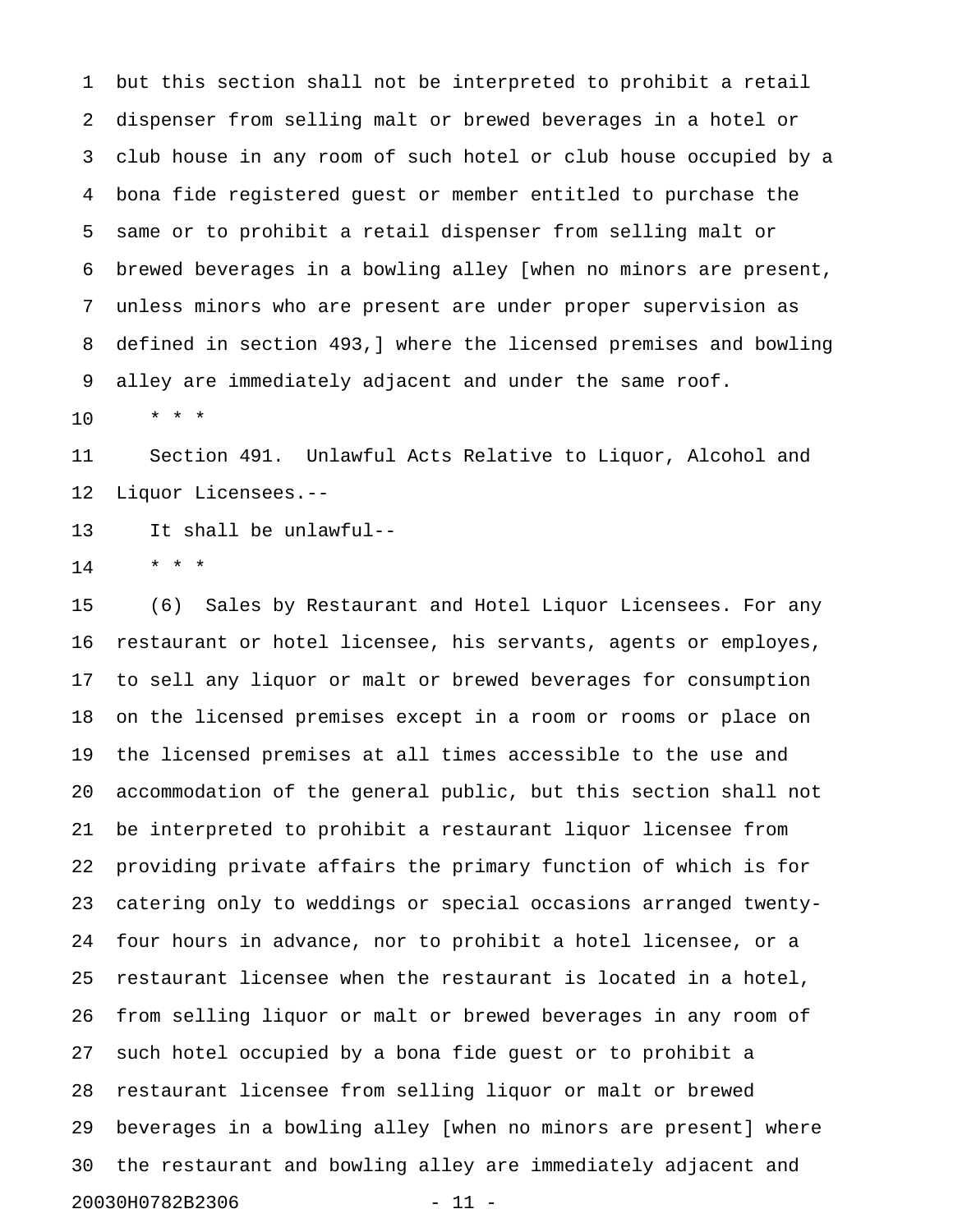1 under the same roof.

2  $* * * *$ 

3 Section 7. Section 493(14) of the act, amended December 9, < 4 2002 (P.L.1653, No.212), is amended to read:

5 Section 493. Unlawful Acts Relative to Liquor, Malt and 6 Brewed Beverages and Licensees. The term "licensee," when used 7 in this section, shall mean those persons licensed under the 8 provisions of Article IV, unless the context clearly indicates 9 otherwise.

10 It shall be unlawful-

 $11 + x + x$ 

12 (14) Permitting Undesirable Persons or Minors to Frequent 13 Premises. For any hotel, restaurant or club liquor licensee, or 14 any retail dispenser, his servants, agents or employes, to 15 permit persons of ill repute[, ] or prostitutes [or minors] to 16 frequent his licensed premises or any premises operated in 17 connection therewith. [, except minors accompanied by parents, 18 guardians, or under proper supervision or except minors who 19 frequent any restaurant or retail dispensing licensee whose 20 sales of food and non alcoholic beverages are equal to fifty per 21 centum or more of the combined gross sales of both food and 22 alcoholic beverages on the condition that alcoholic beverages 23 may not be served at the table or booth at which the said minor 24 is seated at the time (unless said minor is under proper 25 supervision as hereinafter defined) and on the further condition 26 that only table service of alcoholic beverages or take out 27 service of beer shall be permitted in the room wherein the minor 28 is located: Provided, however, That it shall not be unlawful for 29 any hotel, restaurant or club liquor licensee or any retail 30 dispenser to permit minors under proper supervision upon the 20030H0782B2306 - 12 -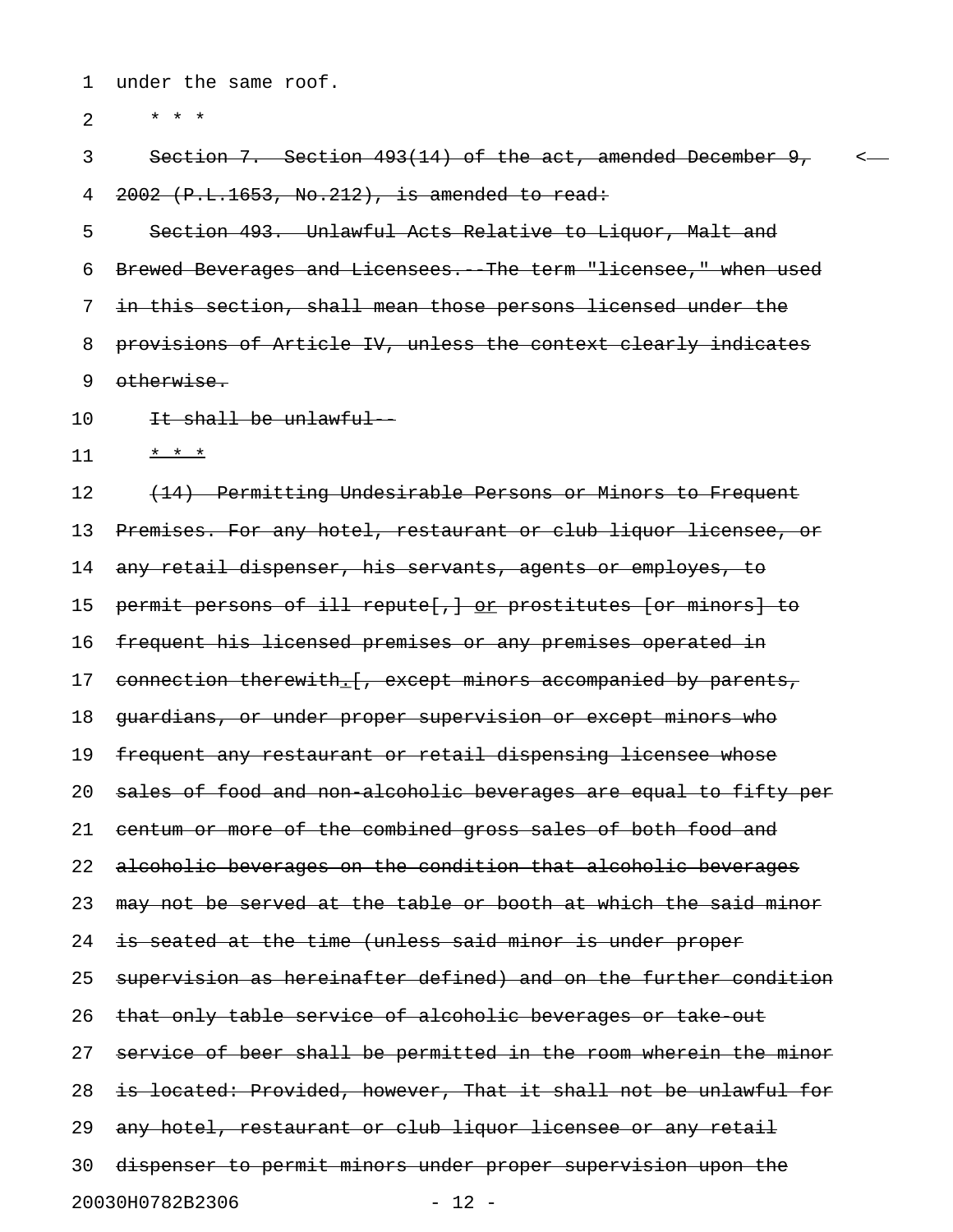1 licensed premises or any premises operated in connection 2 therewith for the purpose of a social gathering, even if such 3 gathering is exclusively for minors: And provided further, That 4 no liquor shall be sold, furnished or given to such minors nor 5 shall the licensee knowingly permit any liquor or malt or brewed 6 beverages to be sold, furnished or given to or be consumed by 7 any minor, and the area of such gathering shall be segregated 8 from the remainder of the licensed premises. In the event the 9 area of such gathering cannot be segregated from the remainder 10 of the licensed premises, all alcoholic beverages must be either 11 removed from the licensed premises or placed under lock and key 12 during the time the gathering is taking place. Written notice, 13 at least forty eight (48) hours in advance of such gathering, 14 shall be given to the enforcement bureau. Any licensee violating 15 the provisions of this clause shall be subject to the provisions 16 of section 471. Nothing in this clause shall be construed to 17 make it unlawful for minors to frequent public venues or 18 performing arts facilities. 19 "Proper supervision," as used in this clause, means the 20 presence, on that portion of the licensed premises where a minor 21 or minors are present, of one person twenty five years of age or 22 older for every five minors or part thereof who is directly 23 responsible for the care and conduct of such minor or minors 24 while on the licensed premises and in such proximity that the 25 minor or minors are constantly within his sight or hearing. The 26 presence of the licensee or any employe or security officer of 27 the licensee shall not constitute proper supervision. Henors 28 may only frequent licensed premises if;  $(a)$  they are

29 accompanied by a parent; (b) they are accompanied by a legal

30 <del>quardian; (c) they are under proper supervision; (d) they are</del>

20030H0782B2306 - 13 -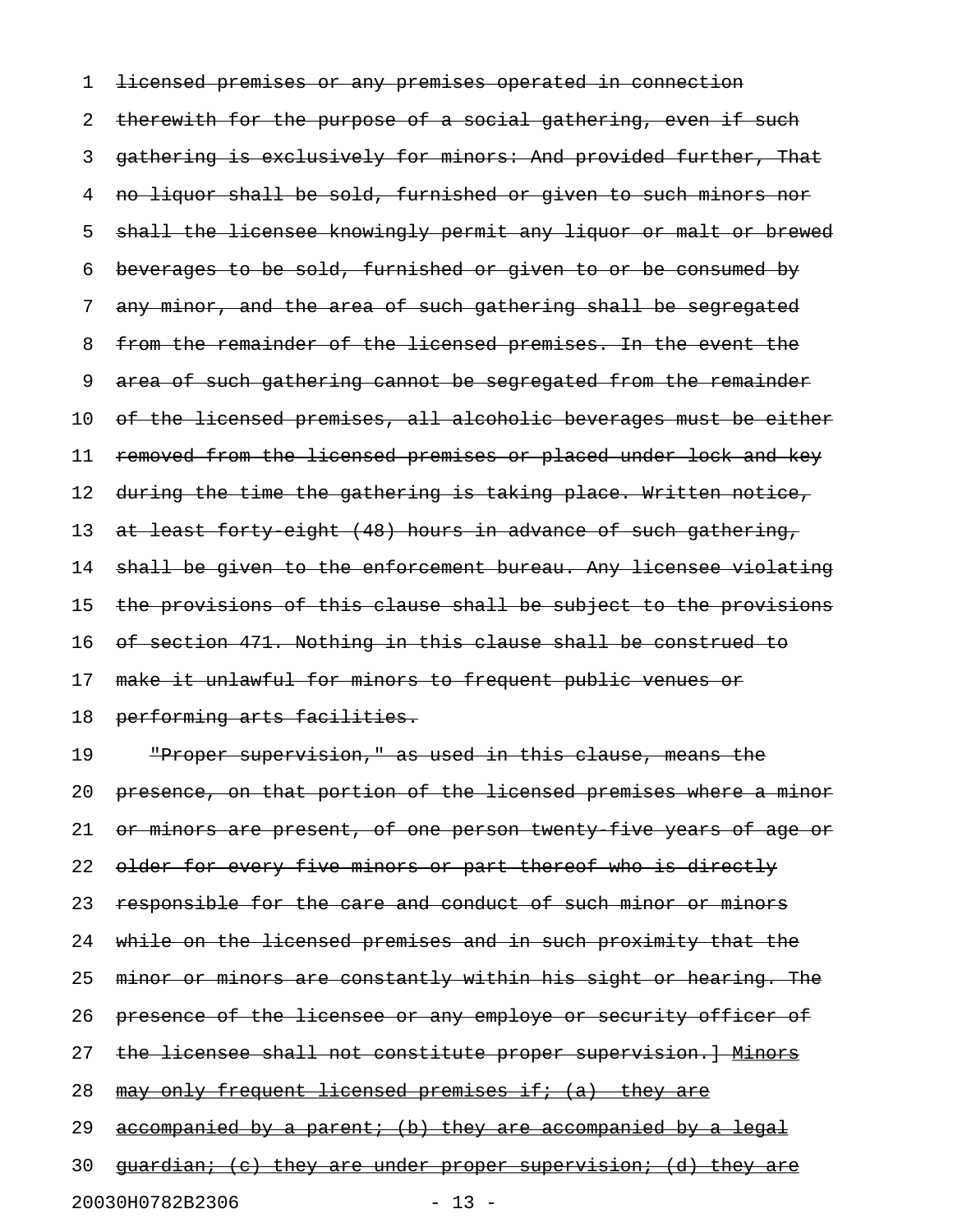| 1  | attending a social gathering; or (e) the hotel, restaurant<br>−O£   |
|----|---------------------------------------------------------------------|
| 2  | retail dispenser licensee has gross sales of food and               |
| 3  | nonalcoholic beverages equal to fifty per centum or more of its     |
| 4  | combined gross sale of both food and alcoholic beverages. If a      |
| 5  | <u>minor is frequenting a hotel, restaurant or retail dispenser</u> |
| 6  | licensee under subsection (e), then the minor may not sit at the    |
| 7  | bar section of the premises, nor may any alcoholic beverages be     |
| 8  | served at the table or booth at which the said minor is seated,     |
| 9  | <u>unless said minor is with a parent, legal quardian or under</u>  |
| 10 | proper supervision. Further, if a hotel, restaurant, club liquor    |
| 11 | licensee or retail dispenser is hosting a social gathering under    |
| 12 | subsection (d) then written notice at least forty eight hours in    |
| 13 | advance of such gathering shall be given to the Bureau of           |
| 14 | Enforcement. If a minor is frequenting licensed premises with       |
| 15 | proper supervision under subsection (c), each supervisor can        |
| 16 | supervise up to twenty minors, except for premises located in       |
| 17 | cities of the first class, where each supervisor can supervise      |
| 18 | up to five minors. Notwithstanding any other provisions of this     |
| 19 | section, if the minors are on the premises as part of a school      |
|    | 20 endorsed function, then each supervisor can supervise fifty      |
| 21 | minors. Nothing in this clause shall be construed to make it        |
| 22 | unlawful for minors to frequent public venues or performing arts    |
| 23 | <u>facilities.</u>                                                  |
| 24 | SECTION 7. SECTION 493 OF THE ACT IS AMENDED BY ADDING A            |
| 25 | CLAUSE TO READ:                                                     |
| 26 | SECTION 493. UNLAWFUL ACTS RELATIVE TO LIQUOR, MALT AND             |
| 27 | BREWED BEVERAGES AND LICENSEES. -- THE TERM "LICENSEE, " WHEN USED  |
| 28 | IN THIS SECTION, SHALL MEAN THOSE PERSONS LICENSED UNDER THE        |
| 29 | PROVISIONS OF ARTICLE IV, UNLESS THE CONTEXT CLEARLY INDICATES      |
| 30 | OTHERWISE.                                                          |

20030H0782B2306 - 14 -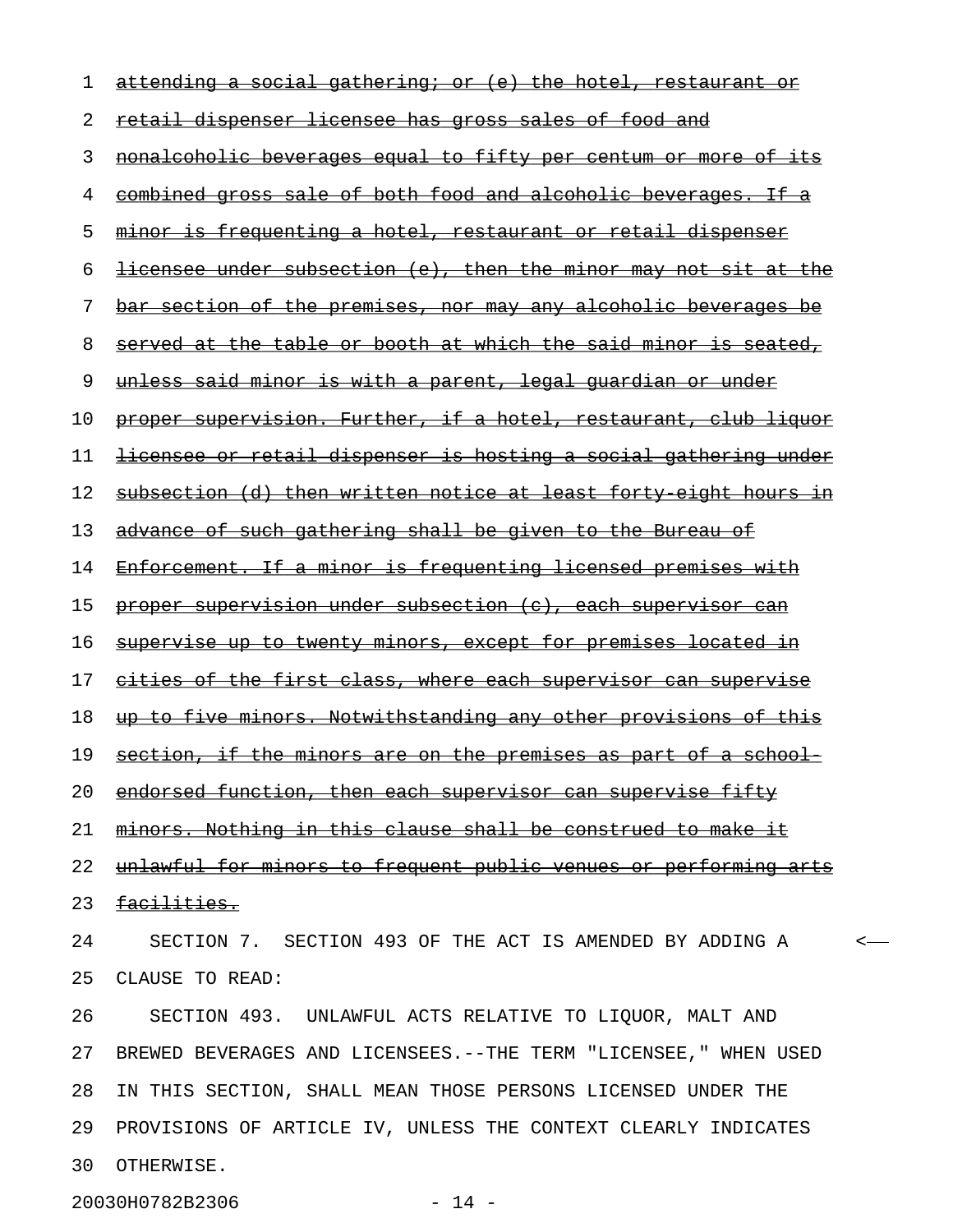1 IT SHALL BE UNLAWFUL--

 $2 * * * *$ 

3 (29) FURNISHING FREE LIQUOR OR MALT OR BREWED BEVERAGES. FOR 4 ANY LICENSEE THAT HAS OBTAINED A LICENSE TO CONDUCT THOROUGHBRED 5 OR HARNESS HORSE RACE MEETINGS RESPECTIVELY WITH PARI-MUTUEL 6 WAGERING FROM EITHER THE STATE HORSE RACING COMMISSION OR THE 7 STATE HARNESS RACING COMMISSION PURSUANT TO THE ACT OF DECEMBER 8 17, 1981 (P.L.435, NO.135), KNOWN AS THE "RACE HORSE INDUSTRY 9 REFORM ACT," AND THAT HAS OBTAINED A SLOT MACHINE LICENSE, OR 10 ANY EMPLOYE, SERVANT OR AGENT OF SUCH LICENSEE TO GIVE AWAY FREE 11 OF CHARGE ANY LIQUOR OR MALT OR BREWED BEVERAGE AS A CUSTOMARY 12 PRACTICE. 13 SECTION 7 8. SECTION 493.1(B) OF THE ACT, AMENDED DECEMBER <-14 9, 2002 (P.L.1653, NO.212), IS AMENDED AND THE SECTION IS 15 AMENDED BY ADDING A SUBSECTION TO READ: 16 SECTION 493.1. RIGHTS OF MUNICIPALITIES PRESERVED.--\* \* \* 17 (B) A MUNICIPALITY MAY FILE [AN APPLICATION] A PETITION WITH 18 THE BOARD TO CONSIDER AN EXEMPTION FROM THE BOARD'S REGULATIONS 19 REGARDING AMPLIFIED MUSIC BEING HEARD OFF THE LICENSED PREMISES 20 FOR ALL THE LICENSEES WITHIN AN IDENTIFIABLE AREA IN THE 21 MUNICIPALITY [WITH A CONCENTRATED NUMBER OF LICENSEES]. PRIOR TO 22 SUBMITTING [AN APPLICATION] A PETITION, THE MUNICIPALITY SHALL 23 ADOPT A LOCAL NOISE ORDINANCE AND A RESOLUTION ADOPTED BY ITS 24 GOVERNING BODY CONFIRMING SUPPORT OF THE [APPLICATION] PETITION, 25 CITING THE NOISE ORDINANCE AND [THEIR] ITS INTENTION TO ENFORCE 26 THE ORDINANCE IN PLACE OF THE BOARD'S REGULATIONS. UPON RECEIPT 27 OF [AN APPLICATION] A PETITION, INCLUDING A COPY OF THE NOISE 28 ORDINANCE, A MAP OF THE AREA TO BE EXEMPTED AND RESOLUTION, THE 29 BOARD SHALL HOLD AT LEAST ONE (1) PUBLIC HEARING ON THE 30 [APPLICATION] PETITION. THE HEARING MAY BE HELD BEFORE A HEARING 20030H0782B2306 - 15 -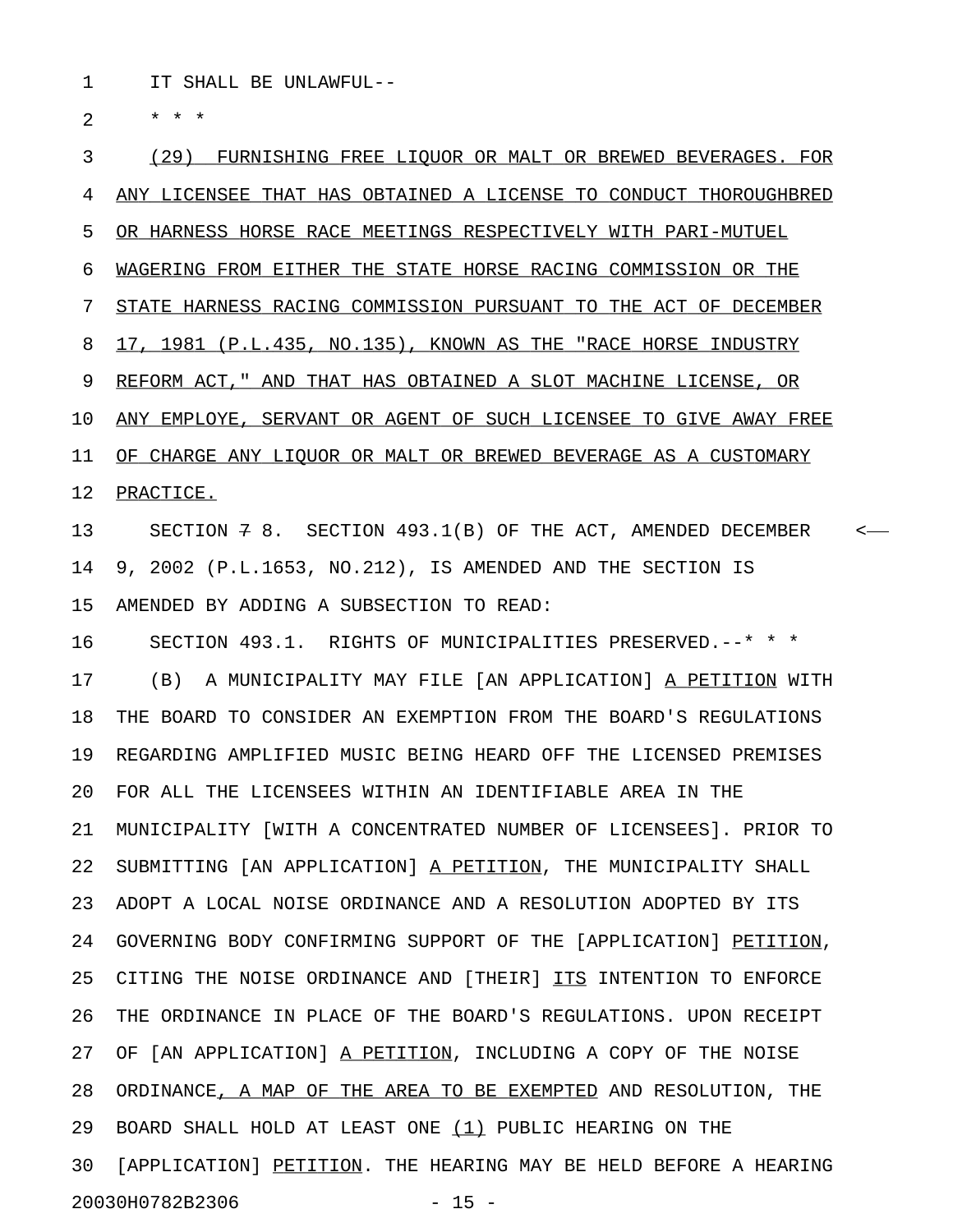1 EXAMINER. THE HEARING SHALL TAKE PLACE WITHIN THE IDENTIFIED 2 AREA AND MUST COMPLY WITH [ALL] THE NOTICE, RECORDING AND PUBLIC 3 PARTICIPATION REQUIREMENTS OF 65 PA.C.S. CH. 7 (RELATING TO OPEN 4 MEETINGS). WITHIN SIXTY (60) DAYS AFTER RECEIPT OF THE 5 [APPLICATION] PETITION, THE BOARD SHALL[, IN ITS DISCRETION, 6 APPROVE OR DISAPPROVE THE APPLICATION] DISAPPROVE THE PETITION 7 FOR AN EXEMPTION IN ITS ENTIRETY OR MAY APPROVE AN AREA MORE 8 LIMITED FOR WHICH THE EXEMPTION WILL BE GRANTED[.] IF THE BOARD 9 FINDS THAT GRANTING THE PETITION SHALL HAVE AN ADVERSE EFFECT ON 10 THE WELFARE, HEALTH, PEACE AND MORALS OF THE RESIDENTS LIVING IN 11 THE VICINITY OF THE IDENTIFIABLE OR PROPOSED AREA; OTHERWISE, 12 THE BOARD SHALL APPROVE THE PETITION. THE BOARD MAY PLACE 13 ADDITIONAL CONDITIONS ON ITS APPROVAL SUCH AS LIMITING THE 14 DURATION OF THE APPROVAL AND ANY OTHER CONDITION THE BOARD DEEMS 15 APPROPRIATE. THERE SHALL BE A RIGHT TO APPEAL TO THE COURT OF 16 COMMON PLEAS IN THE SAME MANNER AS PROVIDED BY THIS ACT FOR 17 APPEALS FROM REFUSALS TO GRANT LICENSES. 18 (C) A MUNICIPALITY MAY RESCIND ANY EXISTING EXEMPTION FROM 19 THE BOARD'S REGULATIONS REGARDING AMPLIFIED MUSIC BY NOTIFYING 20 THE BOARD OF ITS INTENT TO DO SO IN WRITING, FIFTEEN (15) DAYS 21 PRIOR TO THE RESCISSION DATE. SUCH NOTICE MUST BE ACCOMPANIED BY 22 AN ORDINANCE OR RESOLUTION AUTHORIZING THE REQUEST. A RESCISSION 23 OF AN EXISTING EXEMPTION WHICH DOES NOT RESCIND THE ENTIRE 24 EXEMPTED AREA SHALL BE TREATED AS A NEW APPLICATION FOR 25 EXEMPTION WITH THE BOARD AND SHALL FOLLOW THE PROCEDURES SET 26 FORTH IN SUBSECTION (B). 27 SECTION  $\theta$  9. SECTION 505.2(4) OF THE ACT, AMENDED NOVEMBER <-28 10, 1999 (P.L.514, NO.47), IS AMENDED TO READ: 29 SECTION 505.2. LIMITED WINERIES.--IN THE INTEREST OF 30 PROMOTING TOURISM AND RECREATIONAL DEVELOPMENT IN PENNSYLVANIA,

20030H0782B2306 - 16 -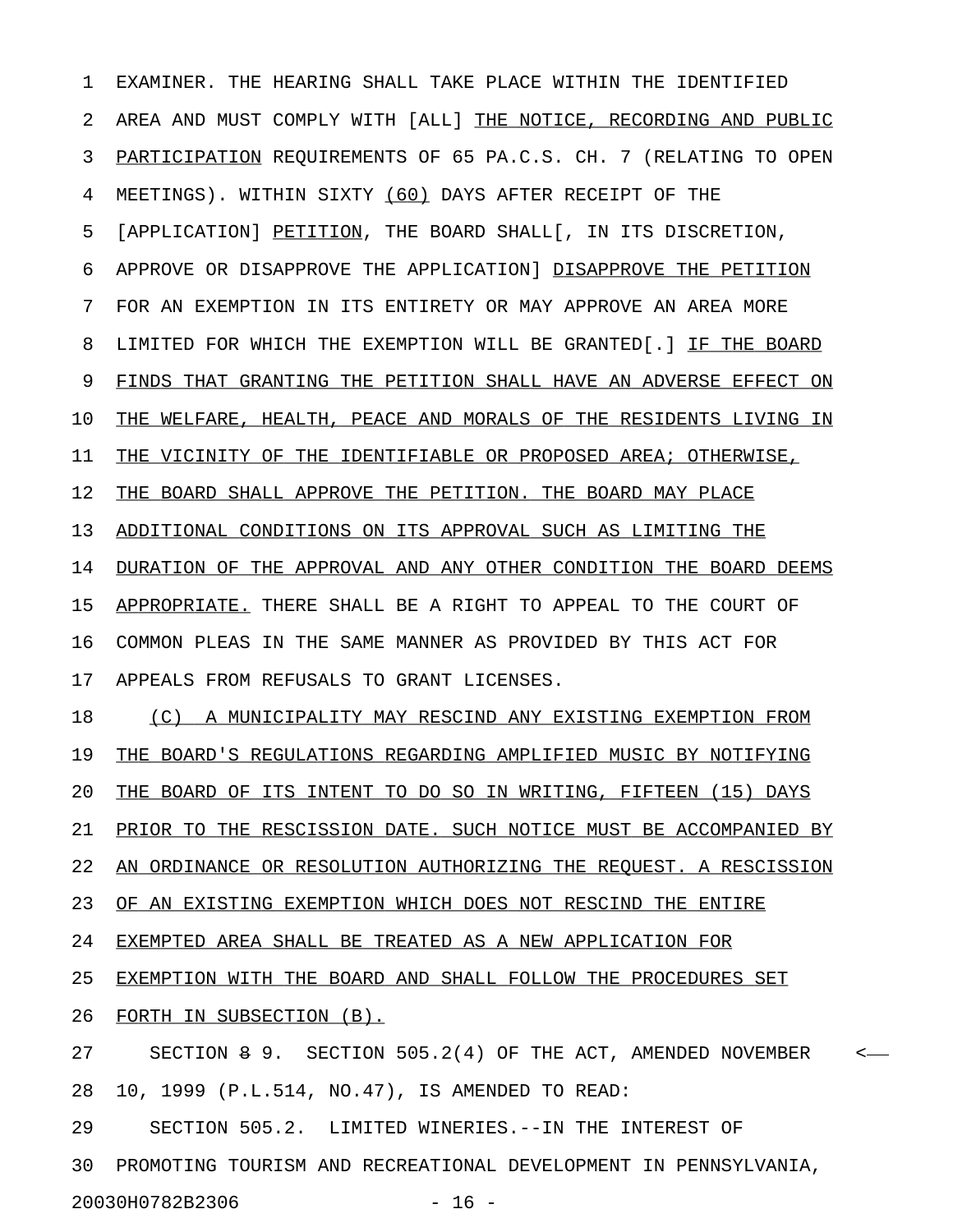1 HOLDERS OF A LIMITED WINERY LICENSE MAY:

 $2 * * * *$ 

3 (4) AT THE DISCRETION OF THE BOARD, OBTAIN A SPECIAL PERMIT 4 TO PARTICIPATE IN ALCOHOLIC CIDER, WINE AND FOOD EXPOSITIONS OFF 5 THE LICENSED PREMISES. A SPECIAL PERMIT SHALL BE ISSUED UPON 6 PROPER APPLICATION AND PAYMENT OF A FEE OF THIRTY DOLLARS (\$30) 7 PER DAY FOR EACH DAY OF PERMITTED USE, NOT TO EXCEED FIVE (5) 8 CONSECUTIVE DAYS. THE TOTAL NUMBER OF DAYS FOR ALL THE SPECIAL 9 PERMITS MAY NOT EXCEED [TWENTY (20)] FORTY (40) DAYS IN ANY 10 CALENDAR YEAR. A SPECIAL PERMIT SHALL ENTITLE THE HOLDER TO 11 ENGAGE IN THE SALE OF ALCOHOLIC CIDER OR WINE PRODUCED BY THE 12 BOTTLE OR IN CASE LOTS BY THE PERMITTEE UNDER THE AUTHORITY OF A 13 LIMITED WINERY LICENSE. HOLDERS OF SPECIAL PERMITS MAY PROVIDE 14 TASTING SAMPLES OF WINES IN INDIVIDUAL PORTIONS NOT TO EXCEED 15 ONE FLUID OUNCE. SAMPLES AT ALCOHOLIC CIDER, WINE AND FOOD 16 EXPOSITIONS MAY BE SOLD OR OFFERED FREE OF CHARGE. EXCEPT AS 17 PROVIDED HEREIN, LIMITED WINERIES UTILIZING SPECIAL PERMITS 18 SHALL BE GOVERNED BY ALL APPLICABLE PROVISIONS OF THIS ACT AS 19 WELL AS BY ALL APPLICABLE REGULATIONS OR CONDITIONS ADOPTED BY 20 THE BOARD.

21 FOR THE PURPOSES OF THIS CLAUSE, "ALCOHOLIC CIDER, WINE AND 22 FOOD EXPOSITIONS" ARE DEFINED AS AFFAIRS HELD INDOORS OR 23 OUTDOORS WITH THE PRIMARY INTENT OF EDUCATING THOSE IN 24 ATTENDANCE OF THE AVAILABILITY, NATURE AND QUALITY OF 25 PENNSYLVANIA-PRODUCED ALCOHOLIC CIDERS AND WINES IN CONJUNCTION 26 WITH SUITABLE FOOD DISPLAYS, DEMONSTRATIONS AND SALES. ALCOHOLIC 27 CIDER, WINE AND FOOD EXPOSITIONS MAY ALSO INCLUDE ACTIVITIES 28 OTHER THAN ALCOHOLIC CIDER, WINE AND FOOD DISPLAYS, INCLUDING 29 ARTS AND CRAFTS, MUSICAL ACTIVITIES, CULTURAL EXHIBITS, 30 AGRICULTURAL EXHIBITS AND SIMILAR ACTIVITIES.

20030H0782B2306 - 17 -